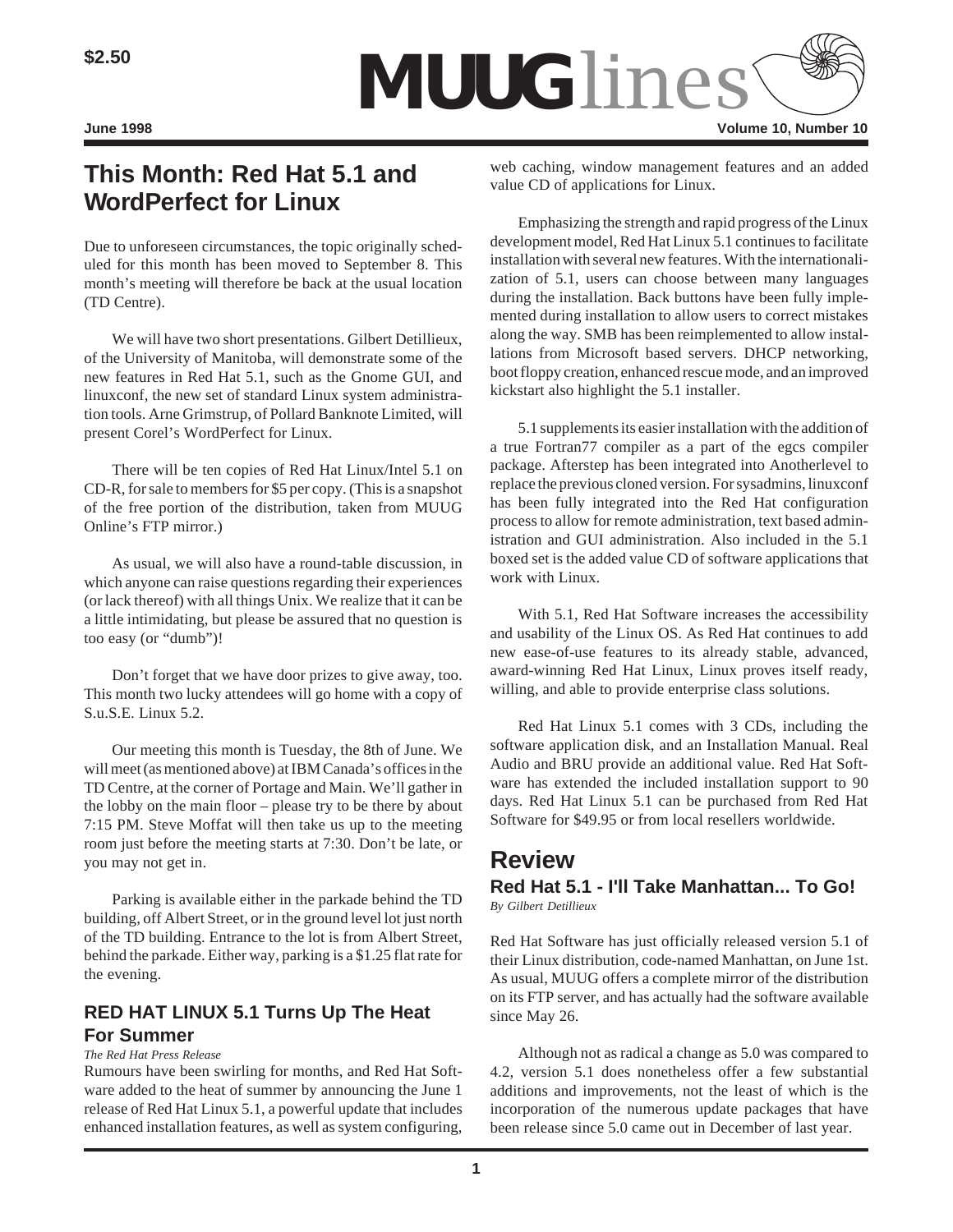### **Volume10, Number 10 June 1998**

The installation procedures have again been improved, with more automatic hardware detection than previously, and with the inclusion of "Back" buttons on most dialog boxes, to make it easier to correct errors and continue.

Some of the biggest changes in the included packages deal with GUI support. In addition to an improved version of AfterStep (as an alternative to the Win95-look-alike window manager provided by default), Red Hat 5.1 includes a current snapshot of Gnome, the GNU project to develop a standard, free GUI for UNIX systems.

Linuxconf, a new set of system administration tools for Linux, is also included. Linuxconf is a joint-venture between several of the providers of Linux distributions to provide a standard interface to common sys-admin tasks for all flavours of Linux. It comes with command line tools, a text-based window interface called Gecko (using the newt toolkit), a Gnome-based GUI, and a web-based interface as well.

The free web browser Arena has been dropped in favour of Netscape Communicator 4.04, which is now freely redistributable. (Red Baron is apparently still provided as well, with the commercial Red Hat Linux distribution.)

On the web server side, Apache is still provided, but its power has been augmented with several new additions. The old Apachecfg utility has been replaced with Comanche, a new X Window based configuration manager for Apache (with a rather contrived, but cute acronym). Two new Apache modules, mod\_perl and mod\_php, provide server-side scripting for dynamic web pages. Squid, a web proxy server, is also included. Finally, there's the wget command, which allows batch-mode recursive HTTP and FTP fetching.

Software developers might want to note the addition of the egcs suite of compilers as reverse-compatible replacements for the GNU gcc suite. Support for C, C++, Objective-C, and Fortran 77 is provided, in four separately selectable packages. (The old gcc command is still included as well.) Also, the newer libstdc++ is offered as a replacement for libg++ (although the libg++ shared libraries are also provided for compatibility).

Various other libraries have also been added. For graphics support, there's giflib, glib, and imlib. For text mode, there's the new ncurses3 libraries. GNU libtool, a set of scripts for building shared libraries, is another addition. Finally, for perl users, the perl-MD5 module is also new.

Various utilities and commands for system administrators are also new. SVGATextMode is a utility for changing

text mode settings on the console. Creating a boot disk with your current kernel is now easier with the mkbootdisk utility. A power management daemon, apmd, which can provide battery-low alerts, and handle the suspend/resume functions for PCMCIA devices, might be of interest to laptop users. A Usenet spam filter for INN, called cleanfeed, will be of interest to those maintaining their own news feeds. For networked users who like to be on time, the xntp3 package provides a time protocol daemon to keep your system's clock in sync.

For regular users, the addition of the bzip2 compression utilities, and a free PDF file viewer called xpdf, might be of interest as well. All of these additions will likely keep users of Red Hat 5.1 so busy they won't even notice that Doom is missing!

All of the free portions of Red Hat 5.1 are available for downloading from the MUUG FTP site, at the following location:

ftp://ftp.muug.mb.ca/mirror/redhat/redhat/redhat-5.1/

A handy link to this location is available right on the MUUG Online home page (http://www.muug.mb.ca/). For those who don't want to download hundreds of megabytes worth of code, we'll be selling ten copies of Red Hat 5.1 for Intel systems on CD-R, at a cost of \$5 per copy, at the June 9 meeting.

## **Where is Linux Headed?**

The following is the editorial from the Linux Weekly News (http://lwn.net/) dated May 28, 1998:

Perhaps one of the more important events at Linux Expo will be the BOF [*Birds-of-a-Feather session – Ed.*] on the proposed Linux standard base. The LSB seeks to create a standard for Linux systems, such that an application that runs on one compliant system will run on them all. Please see the announcement [*see the next article – Ed.*] if you have not yet read it.

We need something like the LSB. Though the level of incompatibility between distributions is already pretty low, problems do occasionally crop up. More problematic is the sense among some software vendors that "Linux is the system where each user has their own version number." If application vendors can be assured that the full Linux market - at least those interested in buying software - will be available to them, they will be more interested in trying to sell to that market. Even for open source purists, the advantages of having a Linux system standard will be many. (See also Larry Augustin's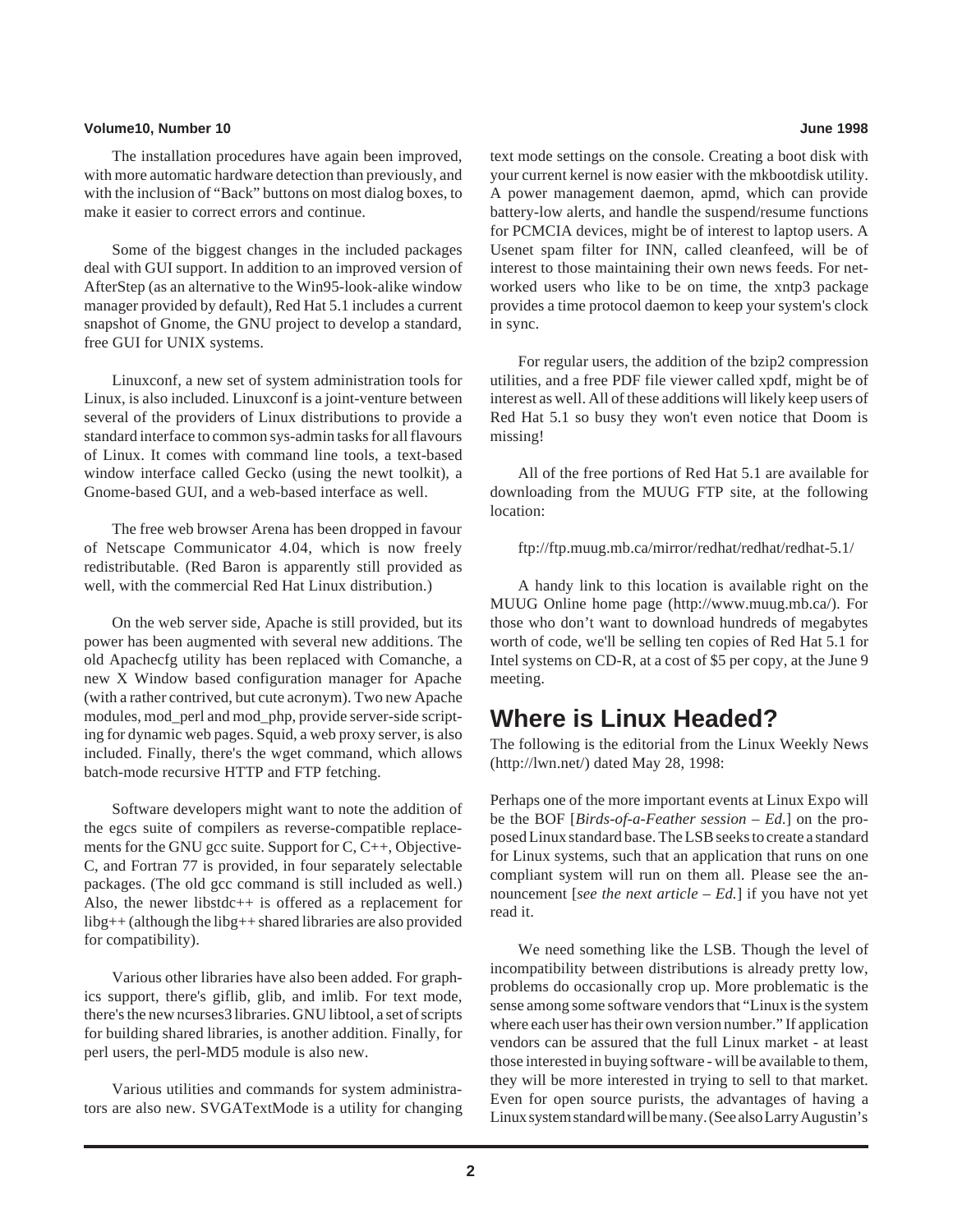Freshmeat editorial [*found at http://freshmeat.net/ – Ed.*] for more words on the need for the LSB).

There are a number of concerns, clearly, that would have to be addressed in the process of defining and implementing the LSB. Hopefully at least some of these will be raised, and dealt with, at the Linux Expo BOF. A few that are worth considering include:

Who decides ultimately what is in the LSB, and what is not? Will Bruce Perens (or whoever ends up leading the project) have the support and authority to work in a Linus-style mode and keep the LSB together?

How will LSB compliance be tested and advertised? Should there be a funded group, complete with trademarked symbol, which can judge compliance claims? How will this group be paid for? Testing fees might normally be used, but non-funded distributions, such as Debian, must be able to qualify as well.

How do we keep the LSB from slowing down Linux development? Consistency will be a requirement if the LSB is to have value, but Linux needs to be able to move forward. How would the LSB have handled the shift to ELF, or glibc2? Do we believe that changes of that magnitude are now behind us? One idea worth consideration is to tie major revisions of the LSB to major kernel releases, thus minimizing the number of major "Linux system" changes, and making it easy to know where any individual system is at.

The final concern has to do with how the LSB relates to other, existing projects, such as the Core/Layers specification and the FreeLinux project. It is often said that the nice thing about standards is that there are so many of them to choose from. It seems unlikely that Linux needs choices at this level, so it seems important that these groups talk to each other and come up with a single solution.

## **Project Proposal and Call for Participation: The Linux Standard Base (LSB) Project (V1.5)**

The Linux(R) Operating System's rapid adoption by millions of computer users everywhere is direct recognition of the quality of the software and success of the freely distributable software development model. In order to ensure that large software application programs, from binary-only tools sold by the largest software companies, to freely distrib-

### **June 1998 Volume 10, Number 10**

utable desktop environments built cooperatively over the net, run smoothly on as many Linux-based computers as possible - the Linux Standard Base (LSB) Project is an attempt to define the common core of components that can be expected to be found in any "Linux" system.

The signers of this proposal are most of the leading commercial Linux distributions, board members of Linux International, and key personnel like Linus Torvalds, the creator of Linux. We propose a set of goals and the organization for this project, and invite all other Linux distributions to join us in planning the project and carrying it out.

The "base system" is the set of programs, libraries and files that are essential to every Linux system. These objects and their related file formats play a supporting role for every application. Examples of this include (but are probably not limited to) the C library, the format and placement of system files, and other necessary interfaces. Linux distributions traditionally do not distinguish themselves on these interfaces, they distinguish themselves in other categories, such as the applications on their system, quality and ease of installation, and quality and ease of systems administration as well as support for users. Linux distributions should maintain the base system collectively, as the kernel is maintained, rather than individually.

The Linux Standard Base project will provide a vendorneutral standard, backed by source code, upon which to build Linux distributions, much as the Linux kernel project provides a single kernel that is shared by all distributions. This standard base will be distributed as a reference platform from which Linux distributions may be derived and which application producers may use for testing, but it will *never* be targeted to be an end-user solution in itself, as that is the role of the Linux distributions that incorporate the standard.

The application of the standard will be that any program that runs successfully on the reference platform can be expected to run on all Linux systems. If they don't, the distribution creator must either fix a problem with their own distribution, or convince us that there's a bug in the sample distribution which violates the standards. This is not intended to prohibit distributions from making their own extensions to the base system, or even to use different source code from what is supplied in the reference platform - it's only meant to provide a common set of features that will be known to exist on every Linux system which ISVs can depend on.

Participation in the base standard will assure the distributions of compatibility with each other for the set of applications that depend only on the files and libraries in the reference